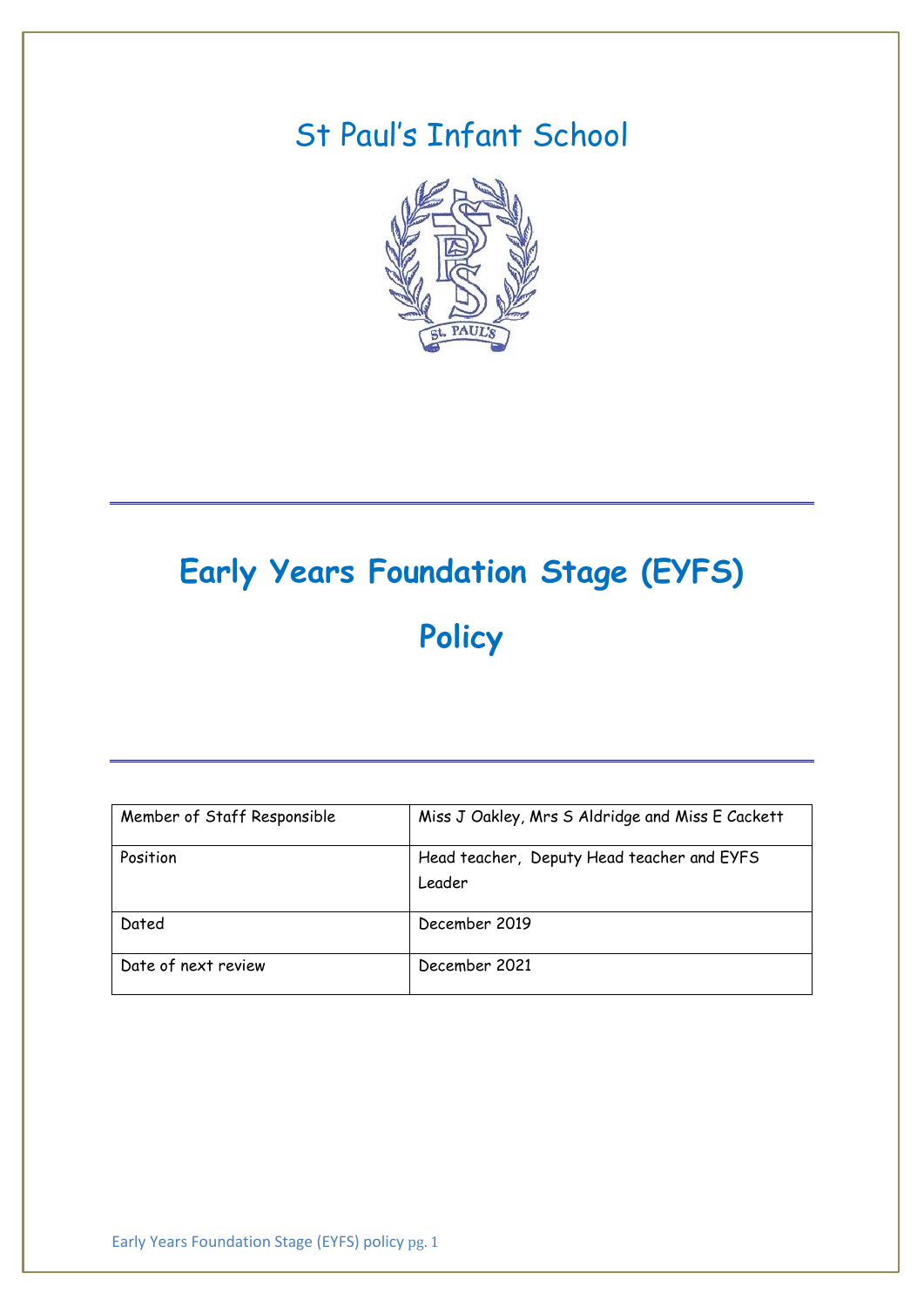#### **1. Aims**

This policy aims to ensure:

- That children access a broad and balanced curriculum that gives them the broad range of knowledge and skills needed for good progress through school and life
- Quality and consistency in teaching and learning so that every child makes good progress and no child gets left behind
- Close partnership working between practitioners and with parents and/or carers
- Every child is included and supported through equality of opportunity and anti-discriminatory practice

This document outlines the philosophy, aims and principles of early years teaching and learning in Foundation Stage at St. Paul's Infant School. The document underpins practice in all areas of provision.

*'Everybody believing, succeeding, achieving, together…'*

### **2. Legislation**

This policy is based on requirements set out in the 2017 statutory framework [for the Early Years Foundation Stage \(EYFS\).](https://www.gov.uk/government/uploads/system/uploads/attachment_data/file/596629/EYFS_STATUTORY_FRAMEWORK_2017.pdf)

#### **3. Curriculum**

Our early years setting follows the curriculum as outlined in the 2017 statutory framework of the EYFS.

The EYFS framework includes 7 areas of learning and development that are equally important and inter-connected. However, 3 areas known as the prime areas are seen as particularly important for igniting curiosity and enthusiasm for learning, and for building children's capacity to learn, form relationships and thrive.

The prime areas are:

Communication and language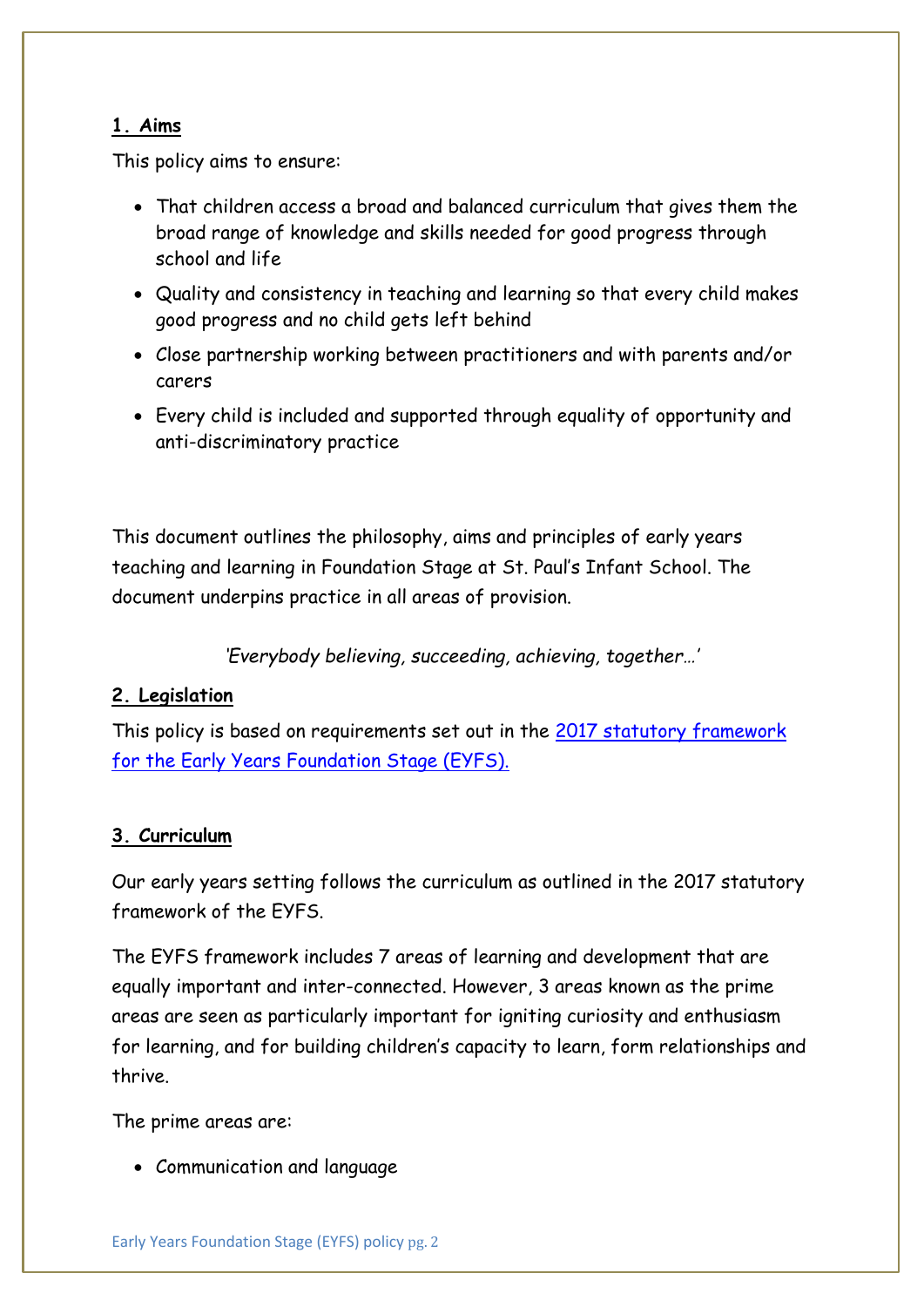- Physical development
- Personal, social and emotional development

The prime areas are strengthened and applied through 4 specific areas:

- Literacy
- Mathematics
- Understanding the world
- Expressive arts and design

The Prime areas are essential for fostering early learning skills and are promoted heavily through our planning and provision. Successful mastery of these skills supports children to achieve well in Specific areas of Learning.

At St. Paul's we believe all areas are important to ensure the development of the 'whole child'. Throughout the Foundation Stage our long, medium and shortterm plans ensure that each child has the opportunity to develop their knowledge, skills and understanding in every area at the appropriate developmental level. Our long term planning ensures coverage so that all children have opportunities to work towards and achieve the Early Learning Goals that define the expectations for most children to reach by the end of the EYFS.

Across all of these areas we promote the Characteristics of Effective Learning, which underpin all Learning and Development. Children develop their abilities to play and explore, take an active role in their learning and think creatively. We observe and monitor progress with these skills and report children's progress in these Characteristics to parents at the end of the year.

#### **4. Planning**

Staff plan activities and experiences for children that enable children to develop and learn effectively. In order to do this, practitioners working with the youngest children are expected to focus strongly on the 3 prime areas.

Staff also take into account the individual needs, interests, and stage of development of each child in their care, and use this information to plan a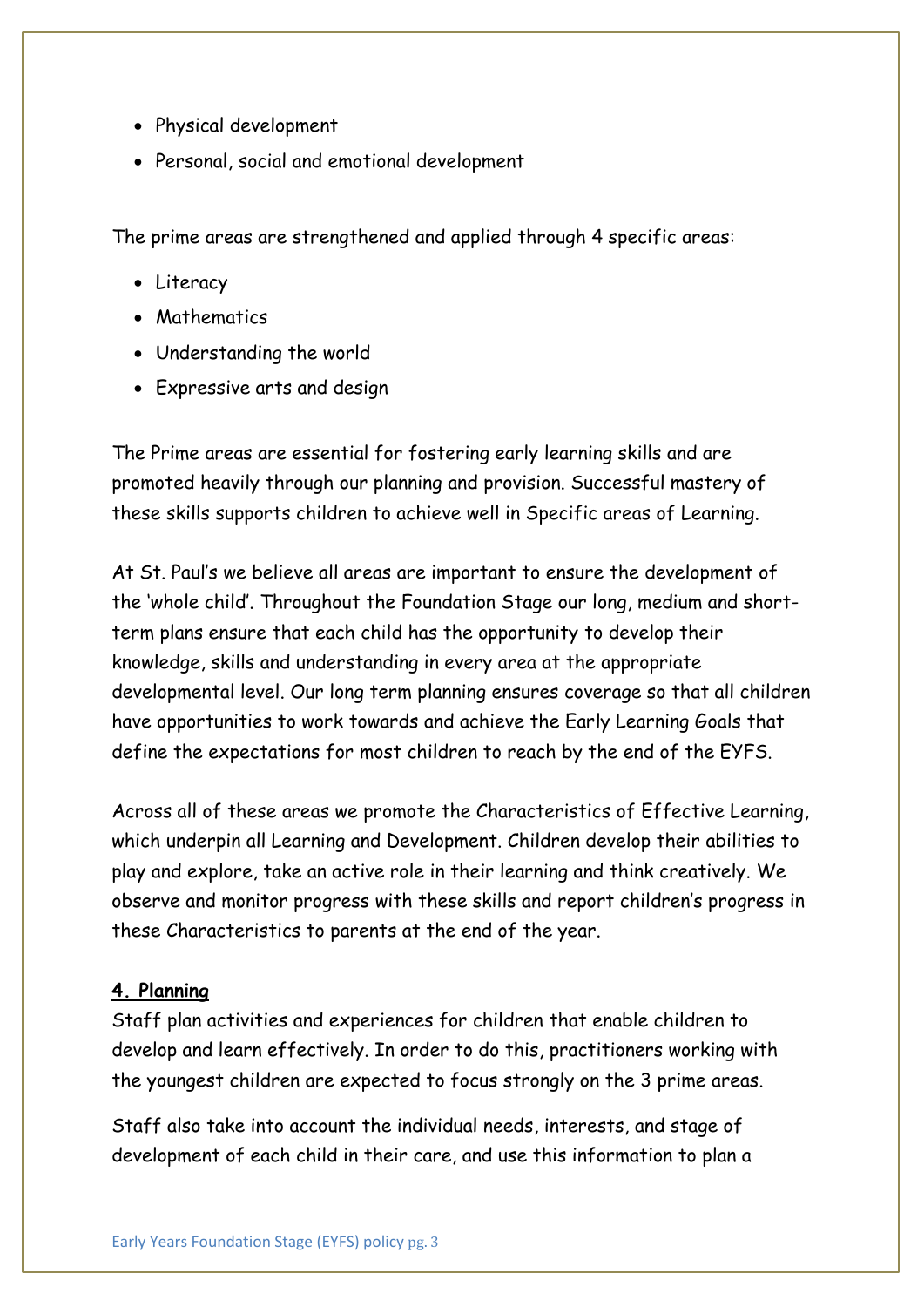challenging and enjoyable experience. Where a child may have a special educational need or disability, staff consider whether specialist support is required, linking with relevant services from other agencies, where appropriate.

In planning and guiding children's activities, practitioners reflect on the different ways that children learn and include these in their practice.

At St Paul's the planning of the curriculum is sequential and long term and medium term planning is used as the basis of weekly plans. In Child initiated times, staff use a planning grid with the children to support effective challenge and help children structure their learning. This aids and is a structured model for all children to help with their own planning.

Provocations in the environment are carefully planned based on the children's needs, experiences, interests and which build on their previous learning and knowledge.

#### **5. Teaching**

Each area of learning and development is implemented through planned, purposeful play, and through a mix of adult-led and child-initiated activities. Practitioners respond to each child's emerging needs and interests, guiding their development through warm, positive interaction.

As children grow older, and as their development allows, the balance gradually shifts towards more adult-led activities to help children prepare for more formal learning, ready for year 1.

#### **5. Assessment**

At St Paul's, ongoing assessment is an integral part of the learning and development processes. The Development Matters Bands and Early Learning Goals provide the basis for assessment throughout the Foundation Stage. Children are quickly assessed at their entry point to the Foundation Stage to establish a baseline. Progress is monitored and tracked consistently through shared online learning journeys and an electronic tracking system. Staff observe pupils to identify their level of achievement, interests and learning styles. These observations are used to shape future planning. Practitioners also take into account observations shared by parents and/or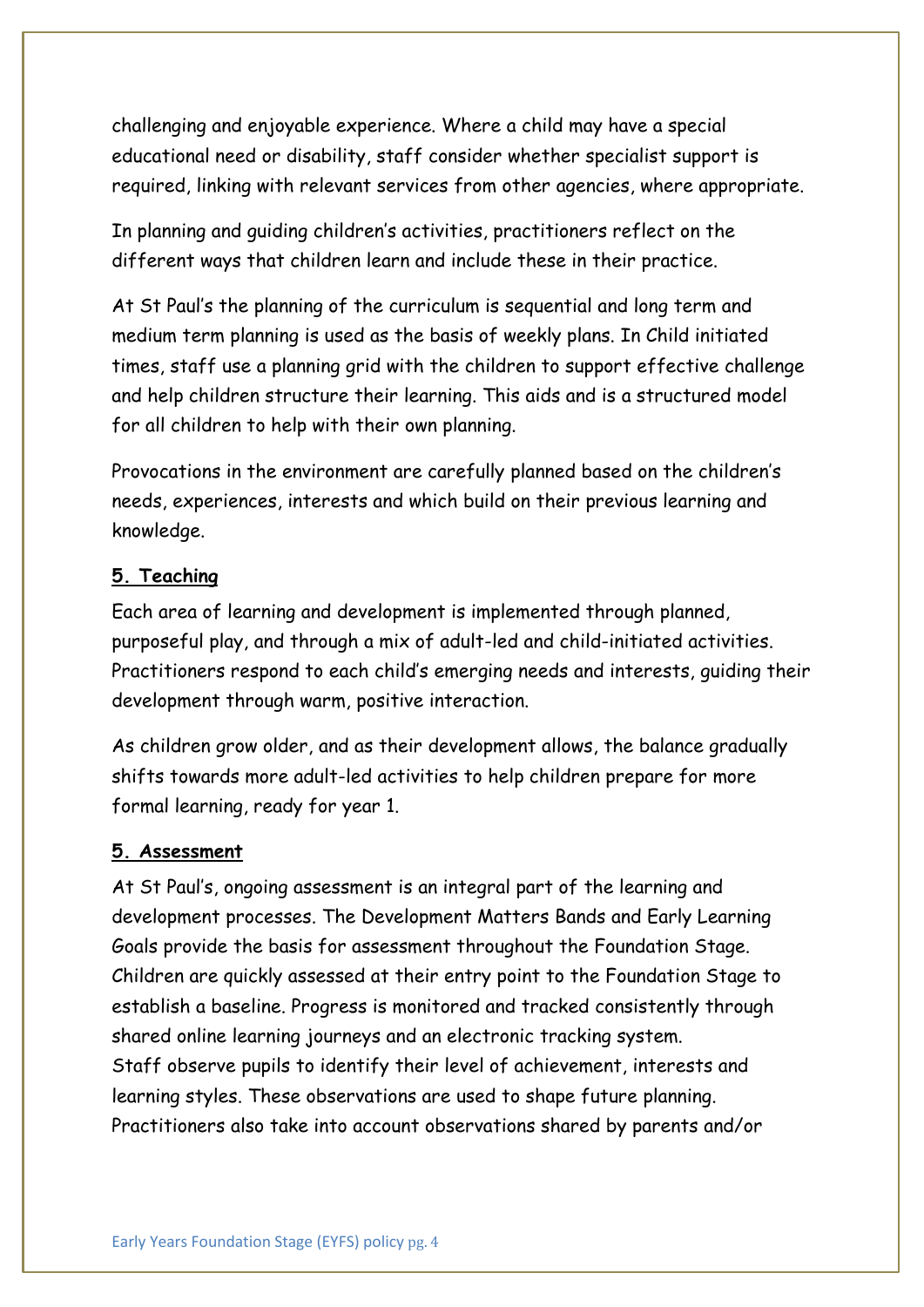carers. These observations are recorded on Tapestry and in learning journey files within each classroom.

At the end of the EYFS, staff complete the EYFS profile for each child, using evidence from observations, samples of children's work and teachers' professional judgement. Pupils are assessed against the 17 early learning goals, indicating whether they are:

- Meeting expected levels of development
- Exceeding expected levels or,
- Not yet reaching expected levels ('emerging')

The profile reflects ongoing observations and discussions with parents and/or carers. The results of the profile are then shared with parents and/or carers.

The report will not only detail attainment against the ELGs, but also how the children demonstrate the Characteristics of Effective Learning, and a more personal teacher comment.

#### **6. Working with parents**

We recognise that children learn and develop well when there is a strong partnership between practitioners and parents and/or carers.

Parents and/or carers are kept up to date with their child's progress and development. The learning journeys and EYFS profile tracking helps to provide parents and/or carers with a well-rounded picture of their child's knowledge, understanding and abilities.

Parents are regularly invited to record their children's achievements at home and can access the Tapestry assessment tool themselves. Parents are regularly invited into school to celebrate their children's progress and achievements as well as more formal workshops to help parents support their children at home. The school operates an open door policy whereby parents are able to share any concerns, worries or achievements as they arise.

#### **7. Transitions**

At St. Paul's Infant School we recognise that starting school and moving classes has the potential to be a stressful time for both children and parents.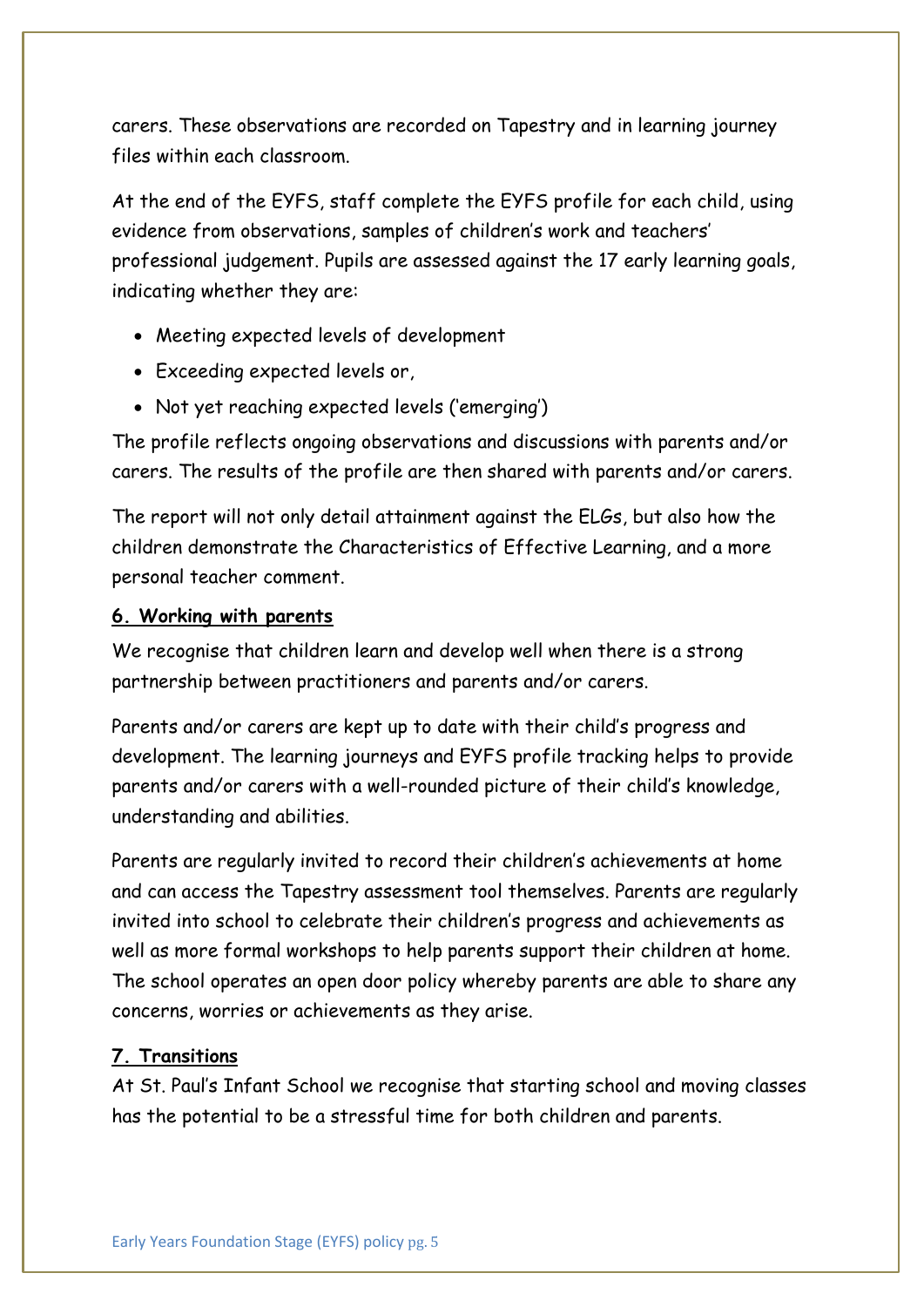During the summer term, parents of children starting reception in September are invited to a meeting at school. This meeting aims to provide parents with key information, school expectations, knowledge on our curriculum and assessment, and advice on how they can help their child. Parents are given a pack with a number of curriculum resources in preparedness to support their child in September. All parents are invited to indicate their preferences for a home visit in September during the course of this meeting. Children are invited into school for taster sessions and a Teddy bears picnic with children who are already in school. It is our expectation at St. Paul's that all children will receive a home visit from their new class teacher and teaching assistant during the first week of September. This gives children the security of meeting with their teachers in a safe, familiar environment and gives parents time to ask questions and share knowledge or any concerns they have about their child.

Children have a two week settling in period in reception where they attend half day sessions. This ensures that children have the time to become secure and familiar with the new routines before starting school full time.

At St. Paul's we are committed to continuing to develop our relationships with our many feeder nurseries. During the summer term reception teachers aim to visit as many nurseries as possible. This allows teachers to observe children in their setting, and discuss important information about children with their key workers and other nursery practitioners. We use this information, alongside transfer records where possible, to help inform teachers about the new intake and allocate children to classes.

Reception and Year 1 teachers are continuing to work together to make the transition from the EYFS to Key Stage 1 as smooth as possible. Throughout the reception year, and specifically in summer terms 5 and 6, planning is adapted and developed to prepare children for the change in curriculum as they transition to KS1.

Year 1 planning will allow for some Child Initiated learning time during the first few weeks of the autumn term. This will allow children to settle into their new classes and routines. Year 1 classrooms will also reflect some aspects of the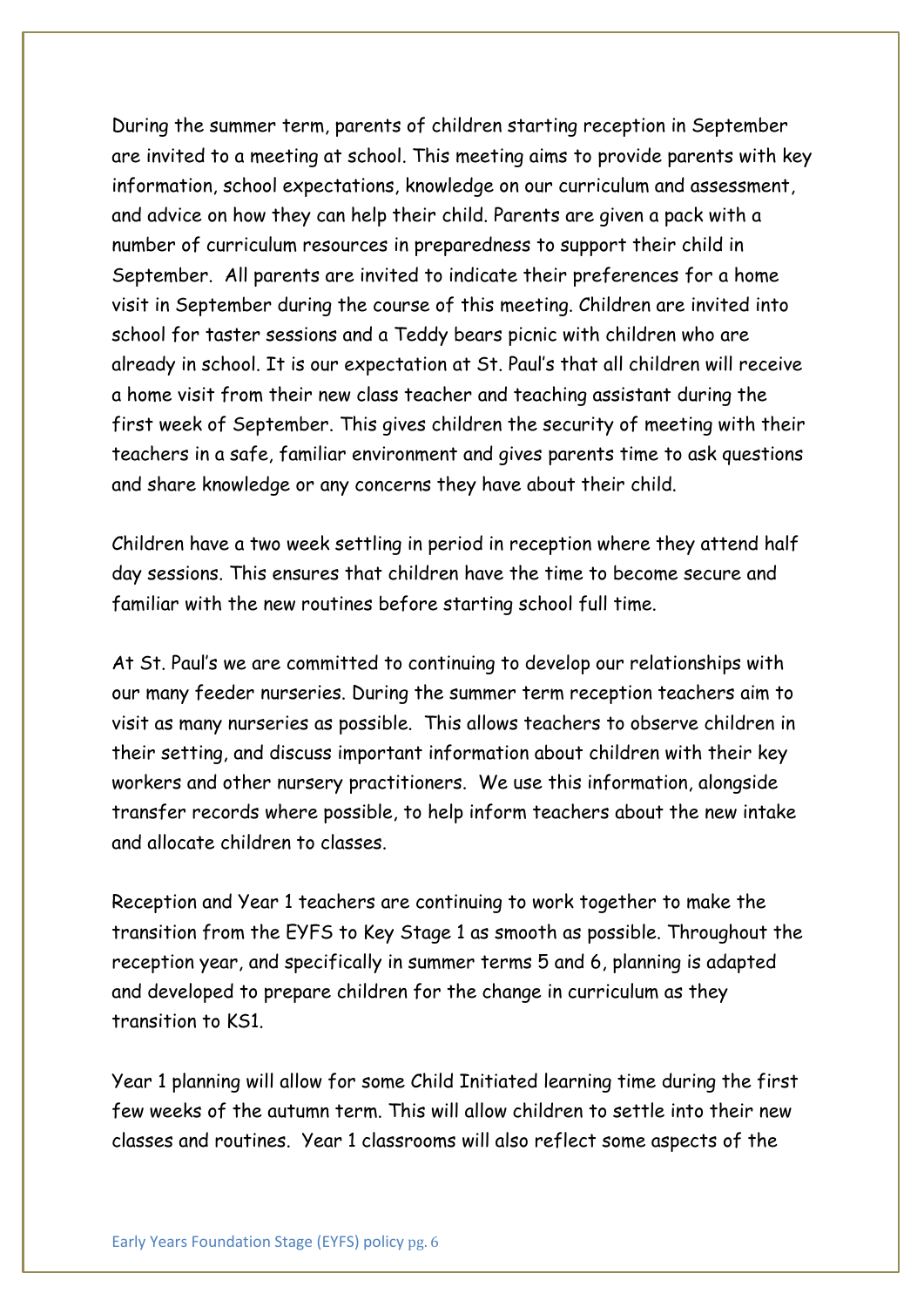EYFS environment; all classrooms will include a role play area and have access to a specific outside area for their learning.

In July, reception and Year 1 teachers will meet in order to share information and to discuss individual needs of each child in the class. End of year assessments and ELG data will also be shared. This ensures that all teachers have a well-rounded picture of the children prior to the new school year.

#### **8. Health and Safety, and Safeguarding**

Our safeguarding and welfare procedures are outlined in our safeguarding policy.

Children are encouraged to take risks in their learning and play, and are supported by adults in the setting to assess and manage these risks.

Parents are asked to provide their children with suitable outdoor clothing and we encourage children to make sensible decisions about when this is needed. Where suitable clothing is not provided by the parents, we ensure children are prepared for learning outside by providing the necessary clothing in school.

Each Foundation Stage classroom has access to their own toileting facilities and we teach the children the importance of hygiene and hand washing techniques.

#### **9. Structure and Organisation**

At St. Paul's Infant School, we have three reception classes that admit 30 children per class. Each class has its own full time teacher and teaching assistant, and where necessary, 1:1 teaching assistants have been employed to support children with an identified SEN. It is the expectation that all adults in the setting are responsible for children's learning and development. All adults have a shared responsibility to make observations of children's learning, and work with children to take them on to their next step. Teachers and teaching assistants work closely together in each class and across the Foundation Stage to share planning, assessment and children's next steps. This ensures we have an effective team who work closely together, and who are able to carefully plan to ensure children's progress.